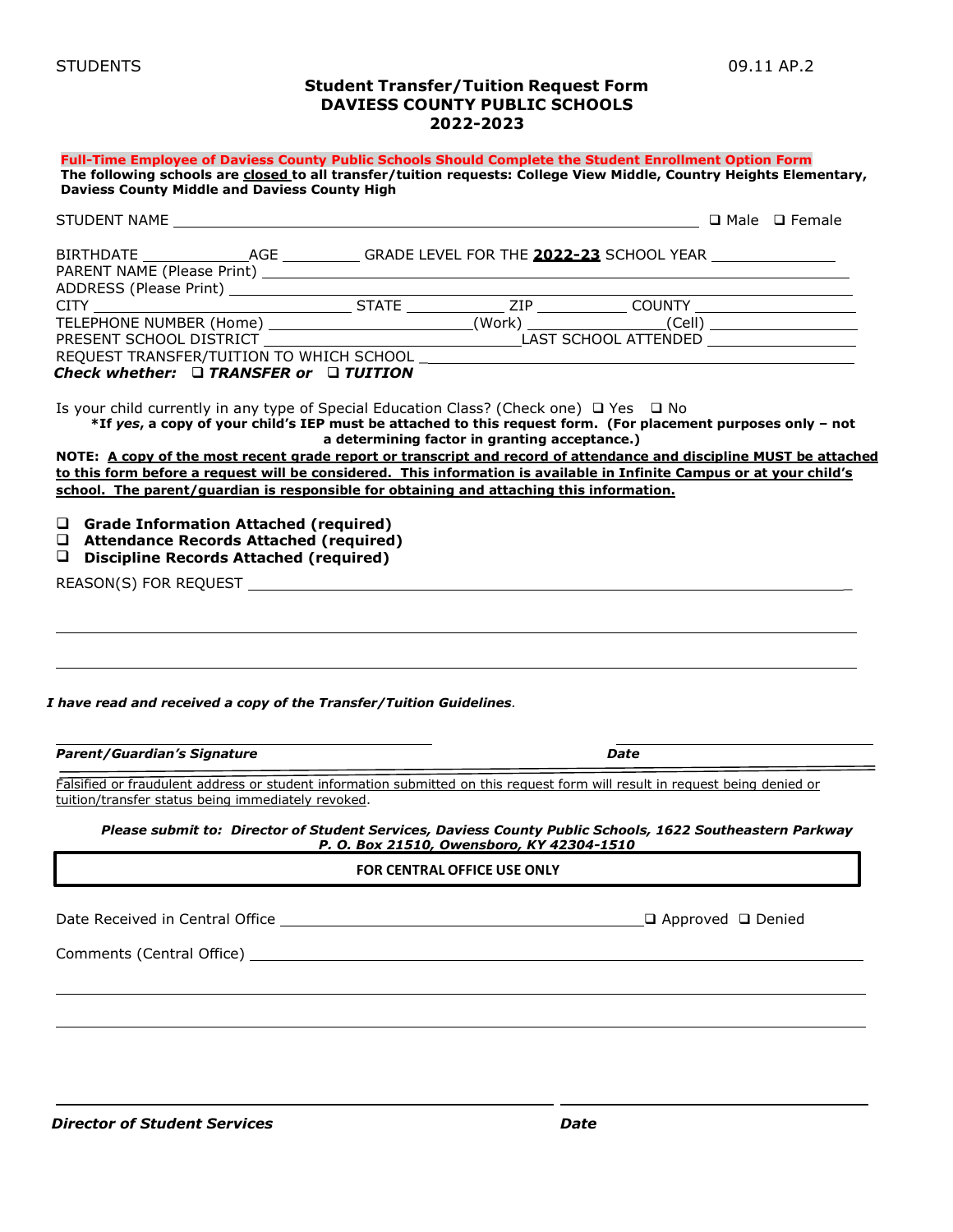## STUDENTS 09.11 AP.2

# **Transfer/Tuition Guidelines**

# **ELIGIBILITY**

- 1. Transfer/tuition is a privilege granted by the Daviess County Board of Education and establishes a guest relationship that requires consistent academic effort, regular school attendance and satisfactory behavior. Academic, behavior or attendance issues may result in revocation of transfer/tuition status.
- 2. Prior academic, behavior, or attendance issues may result in the denial of the transfer/tuition application.
- 3. Transfer/tuition requests will not be considered in elementary schools exceeding 85% building capacity.
- 4. Transfer/tuition requests will not be considered in middle or high schools exceeding 95% building capacity.
- 5. For schools open to transfer/tuition students, applications will not be considered until class size is determined.

## **APPLYING FOR TUITION/TRANSFER**

- 1. Applications for the upcoming school year will be accepted from March 1 June 1. Each application will be stamped with time and date when received at Central Office.
- 2. Applications will be considered in the order received.
- 3. Transfer applications will be considered and approved prior to tuition applications.
- 4. Approval is on a student-by-student basis with no consideration of other family members.
- 5. Transfer/tuition students need not reapply between elementary, middle, and high school as long as they are in good standing with regard to discipline, attendance, and transportation.
- 6. Expelled nonresident students will not be accepted by Daviess County Public Schools.

# **TUITION/TRANSFER CONDITIONS**

- 1. If tuition/transfer request is granted, nonresident parents/guardians are responsible for transportation.
- 2. Student participation in athletics shall be governed by KHSAA regulations.
- 3. Nonresident students admitted to the District are subject to the same rules and regulations as resident students.
- 4. Students with an identified disability as per Kentucky Department of Education regulations and need special programming consideration must be approved by the Director of Special Education. (For placement purposes only - not a determining factor in acceptance.)

# **STUDENTS WHO MOVE DURING THE SCHOOL YEAR**

- 1. Per Board Policy 09.11, if a family moves from one attendance district to another within the school system, the pupil may be permitted to finish the school year in the school in which s/he was last enrolled (at no cost or service by the Board). However, transportation will not be provided.
- 2. Parents must immediately report the new address to the School Principal. Failure to report change of address may result in student being required to move to their resident school.